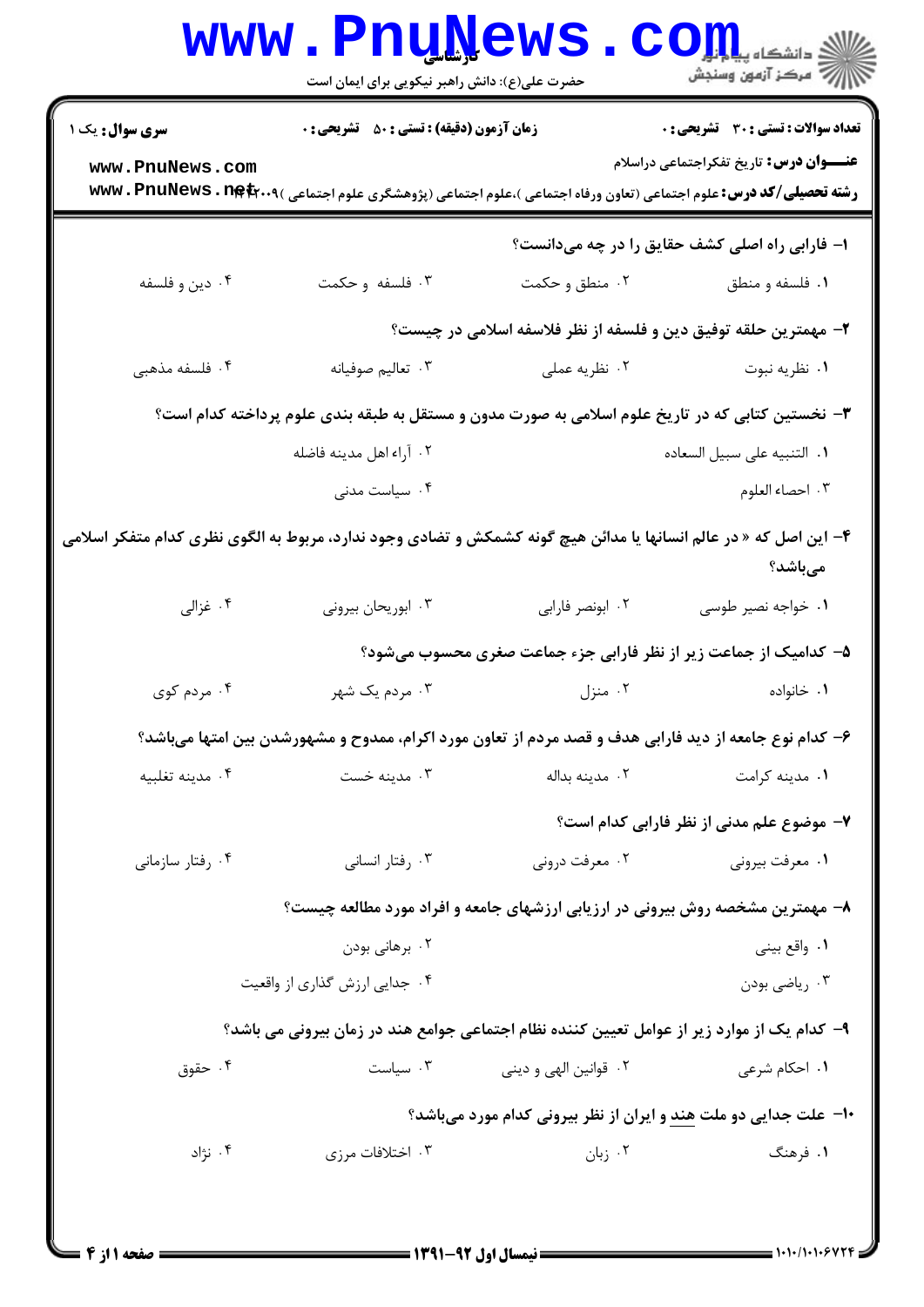| <b>زمان آزمون (دقیقه) : تستی : 50 ٪ تشریحی : 0</b><br><b>تعداد سوالات : تستی : 30 ٪ تشریحی : 0</b><br><b>سری سوال : ۱ یک</b>                                                                         |  |  |  |  |  |  |
|------------------------------------------------------------------------------------------------------------------------------------------------------------------------------------------------------|--|--|--|--|--|--|
| <b>عنـــوان درس:</b> تاریخ تفکراجتماعی دراسلام<br>www.PnuNews.com<br><b>رشته تحصیلی/کد درس:</b> علوم اجتماعی (تعاون ورفاه اجتماعی )،علوم اجتماعی (پژوهشگری علوم اجتماعی ) <b>www . PnuNews . net</b> |  |  |  |  |  |  |
| 11– اساس بت پرستی از نظر بیرونی به کدام طبقه مربوط میشود؟                                                                                                                                            |  |  |  |  |  |  |
| ۰۴ همه طبقات<br>۰۳ طبقه عوام<br>٠٢ طبقه متوسط جامعه<br>٠١. طبقه خواص                                                                                                                                 |  |  |  |  |  |  |
| 1۲– تأسیس ًشهرها، نوع فعالیت و تحولات در شهرها از نظر ابن خلدون از چه عاملی تأثیر پذیرفته است؟                                                                                                       |  |  |  |  |  |  |
| ۰۴ آب و هوا<br>۰۲ تکنولوژی<br>۰۳ سیاست دولت<br>۰۱ دین                                                                                                                                                |  |  |  |  |  |  |
| <b>۱۳</b> - رمز پیروزی عربها از نظر ابن خلدون در چیست؟                                                                                                                                               |  |  |  |  |  |  |
| ۰۲ دلاوری و سرسختی<br>۰۱ عصبيت فردي                                                                                                                                                                  |  |  |  |  |  |  |
| ۰۴ توانایی و قدرت<br>۰۳ عصبیتی فراگروهی و کلان                                                                                                                                                       |  |  |  |  |  |  |
| ۱۴-۔ به تعبیر ابن خلدون علم عمران، علم مطالعه چه اموری است؟                                                                                                                                          |  |  |  |  |  |  |
| ۰۴ طبقات اجتماعی<br>۰۳ جامعه و فرهنگ<br>۰۲ نژادها<br>۰۱ تمدنها                                                                                                                                       |  |  |  |  |  |  |
| 1۵- ابن خلدون کدام ویژگی را از مشخصات شهرهای عصر خویش میدانست؟                                                                                                                                       |  |  |  |  |  |  |
| ۰۴ تلاش و سازندگی<br>۰۳ آبادانی<br>۰۲ عصبیت<br>۰۱ صنایع                                                                                                                                              |  |  |  |  |  |  |
| ۱۶- بادیه نشینی از نظر ابن خلدون به واسطه چه عاملی به کمال میرسد؟                                                                                                                                    |  |  |  |  |  |  |
| ۰۲ فطرت<br>۰۴ تلاش و غیرت<br>۰۳ ارتباط با شهرنشینی<br>۰۱ عصبيت                                                                                                                                       |  |  |  |  |  |  |
| ۱۷– کدامیک از فعالیتهای زیر مربوط به دوران دوم زندگی ابن خلدون میباشد؟                                                                                                                               |  |  |  |  |  |  |
| ٠١ فعاليت سياسي<br>۰۲ تدریس                                                                                                                                                                          |  |  |  |  |  |  |
| ۰۳ فعالیت سیاسی و قضایی<br>۰۴ انزوا و گوشه نشینی                                                                                                                                                     |  |  |  |  |  |  |
| ۱۸– از نظر خواجه نصیر طوسی عوامل شکل گیری اجتماع کدام است؟                                                                                                                                           |  |  |  |  |  |  |
| ۰۲ نیاز به استراحت<br>۰۱ نیاز به غذا و همسر                                                                                                                                                          |  |  |  |  |  |  |
| ۰۴ همرنگی و همسر گزینی<br>۰۳ اتحاد و پیوستگی                                                                                                                                                         |  |  |  |  |  |  |
| ۱۹- کدام یک از مفاهیم زیر منظور خواجه نصیر از تألیف را میرساند؟                                                                                                                                      |  |  |  |  |  |  |
| ۰۱ کتابت<br>۰۲ نوع خاص رابطه اجتماعی                                                                                                                                                                 |  |  |  |  |  |  |
| ۰۴ نوع خاصی از محبت<br>۰۳ نوع عام رابطه اجتماعی                                                                                                                                                      |  |  |  |  |  |  |
|                                                                                                                                                                                                      |  |  |  |  |  |  |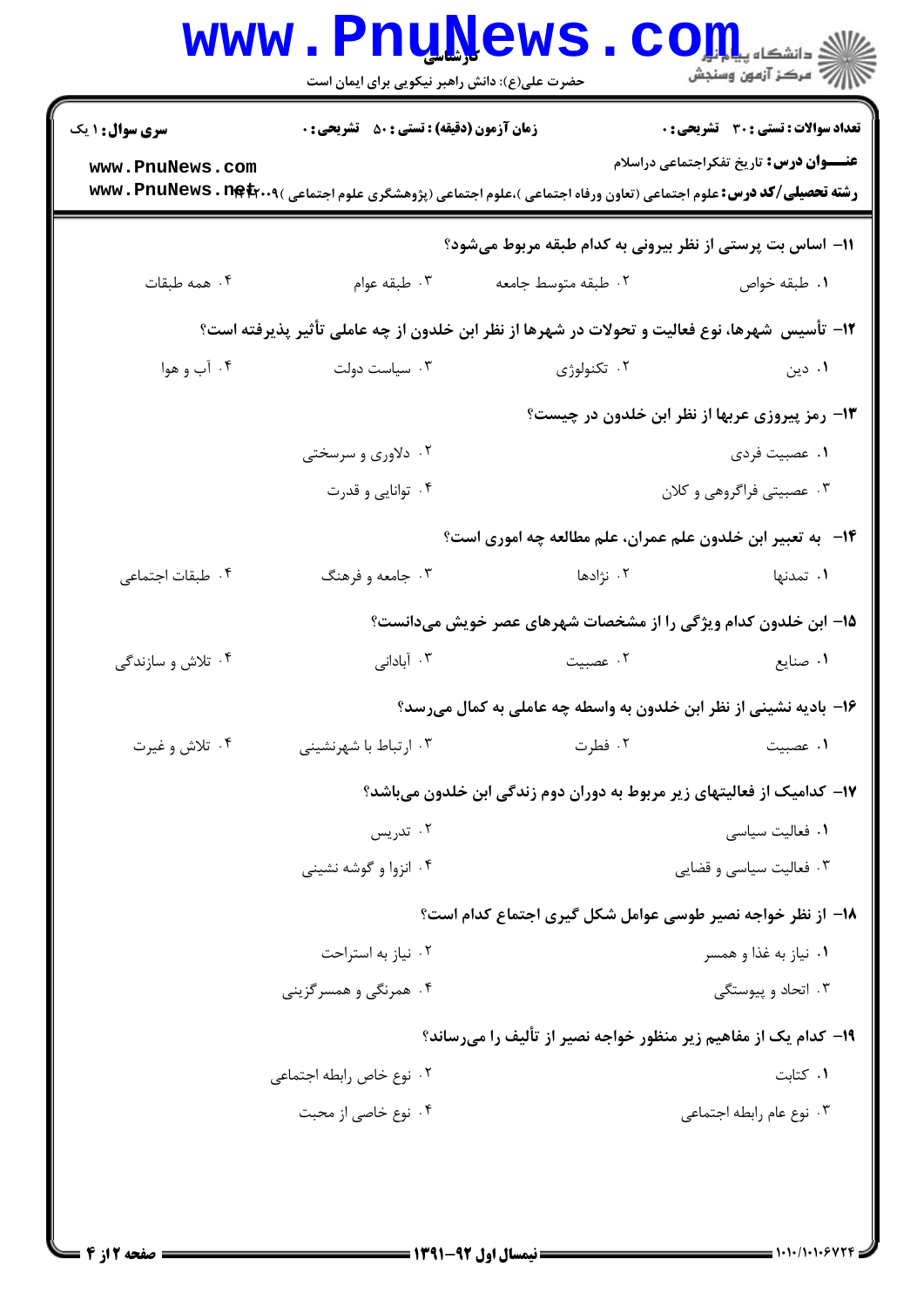|                                                                                            | www.PnuNews<br>حضرت علی(ع): دانش راهبر نیکویی برای ایمان است |                               | ن دانشگاه پیابانی <mark>C O</mark><br>/// مرکز آزمون وسنجش                                                                                                                        |  |  |
|--------------------------------------------------------------------------------------------|--------------------------------------------------------------|-------------------------------|-----------------------------------------------------------------------------------------------------------------------------------------------------------------------------------|--|--|
| <b>سری سوال : ۱ یک</b>                                                                     | <b>زمان آزمون (دقیقه) : تستی : 50 ٪ تشریحی : 0</b>           |                               | تعداد سوالات : تستى : 30 ٪ تشريحي : 0                                                                                                                                             |  |  |
| www.PnuNews.com                                                                            |                                                              |                               | <b>عنـــوان درس:</b> تاریخ تفکراجتماعی دراسلام<br><b>رشته تحصیلی/کد درس:</b> علوم اجتماعی (تعاون ورفاه اجتماعی )،علوم اجتماعی (پژوهشگری علوم اجتماعی ) <b>www . PnuNews . net</b> |  |  |
|                                                                                            |                                                              |                               | +۲- به نظر خواجه نصیر چرا حکمت عملی بدون جهت گیری ارزشی میباشد؟                                                                                                                   |  |  |
|                                                                                            | ۰۲ به علت عینی بودن آن                                       |                               | ٠١. به علت فلسفي بودن آن                                                                                                                                                          |  |  |
| ۰۴ به علت عقلی و منطقی بودن آن                                                             |                                                              |                               | ۰۳ به علت مذهبي بودن آن                                                                                                                                                           |  |  |
| <b>۲۱</b> - طبقه بندی جدید خواجه نصیر در علوم انسانی براساس کدامیک از معیارهای زیر میباشد؟ |                                                              |                               |                                                                                                                                                                                   |  |  |
| ۰۴ طبع - افعال                                                                             | ۰۳ اعمال - افعال                                             | ۰۲ اصل - وضع                  | ٠١ اصل - طبع                                                                                                                                                                      |  |  |
|                                                                                            |                                                              |                               | ۲۲- مفهوم مرکزی اندیشه خواجه نصیر کدام گزینه است؟                                                                                                                                 |  |  |
| ۰۴ تبعیض                                                                                   | ۰۳ تعارض                                                     | ۰۲ تضاد                       | ۰۱ وحدت                                                                                                                                                                           |  |  |
|                                                                                            |                                                              |                               | ۲۳- گرایش و اندیشه سیاسی غزالی در کدام کتاب یافت میشود؟                                                                                                                           |  |  |
| ۰۴ مفصل الخلاف                                                                             | ۰۳ مصفاه الاسرار                                             | ٠٢ كيمياى سعادت               | ٠١. نصيحه الملوک                                                                                                                                                                  |  |  |
|                                                                                            |                                                              |                               | <b>34</b> - کدام یک از ویژگیهای زیر جزء ویژگیهای دوره غزالی محسوب نمیشود؟                                                                                                         |  |  |
| ۰۲ کاهش یافتن اختلافات دینی و فرقهای<br>٠١. بروز اختلافات بين طبقات و اقشار اجتماعي        |                                                              |                               |                                                                                                                                                                                   |  |  |
|                                                                                            | ۰۴ تأسیس مدارس نظامیه                                        |                               | ۰۳ رشد تصوف                                                                                                                                                                       |  |  |
|                                                                                            |                                                              |                               | ۲۵- غزالی جویندگان حقیقت را در کدام یک از طایفههای زیر پیدا کرد؟                                                                                                                  |  |  |
| ۰۴ حقوقدانان                                                                               | ۰۳ سیاستمداران                                               | ۰۲ منطق دانان                 | ۰۱ متکلمان                                                                                                                                                                        |  |  |
| ۲۶- دلیل پذیرش ماتریالیسم در فرهنگ اسلامی از نظر مطهری در چیست؟                            |                                                              |                               |                                                                                                                                                                                   |  |  |
|                                                                                            | ۰۲ تبلیغ                                                     | ۰۱ جذبه مادی گرایی آن         |                                                                                                                                                                                   |  |  |
| ۰۴ عوامل و شرایط داخلی فرهنگ                                                               |                                                              | ۰۳ عوامل و شرایط بیرونی فرهنگ |                                                                                                                                                                                   |  |  |
|                                                                                            |                                                              |                               | ٢٧- علل انحطاط مسلمین از نظر مطهری در چیست؟                                                                                                                                       |  |  |
|                                                                                            | ۰۲ دولتمردان                                                 | ۰۱ عوامل داخلي و خارجي        |                                                                                                                                                                                   |  |  |
|                                                                                            | ۰۴ بي توجهي به دين                                           | ۰۳ عوامل خارجي                |                                                                                                                                                                                   |  |  |
|                                                                                            |                                                              |                               | ۲۸- جامعه شناسی از نظر مطهری متأثر از کدام دیدگاه است؟                                                                                                                            |  |  |
|                                                                                            | ۰۲ اثبات گرایی و مارکسیسم                                    | ۰۱ ساختارگرایی و تفسیری       |                                                                                                                                                                                   |  |  |
|                                                                                            | ۰۴ انتقادی و مارکسیسم                                        |                               | ۰۳ کارکردگرایی و تفسیری                                                                                                                                                           |  |  |
|                                                                                            |                                                              |                               |                                                                                                                                                                                   |  |  |